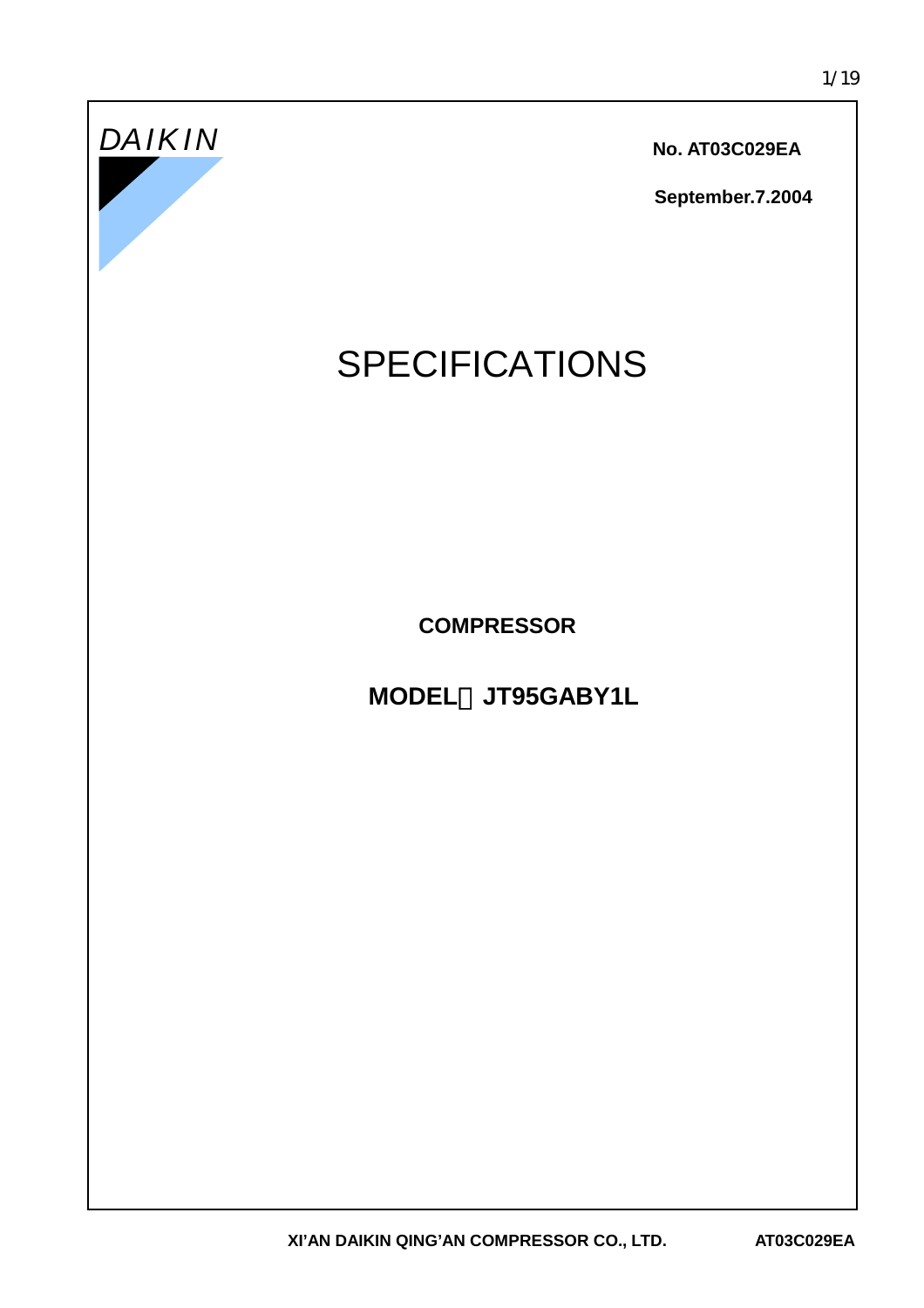# **1. Range of Application and Assembly**

# 1-1 Applied Range

The specifications provided here apply to the JT95GABY1L Hermetic Scroll Compressor.

#### 1-2 Range of Assembly

| Name                         | Quantity | Plan No.          | Remarks             |
|------------------------------|----------|-------------------|---------------------|
| Compressor                   |          | DA427-2119        | Including lubricant |
| <b>Anti-vibration Rubber</b> |          | $DA429 - 903 - 1$ |                     |
| Spacer                       | 4        | $DA429 - 903 - 2$ |                     |

Note: The pressure units in these specifications refer to the gauge pressure, unless stated otherwise.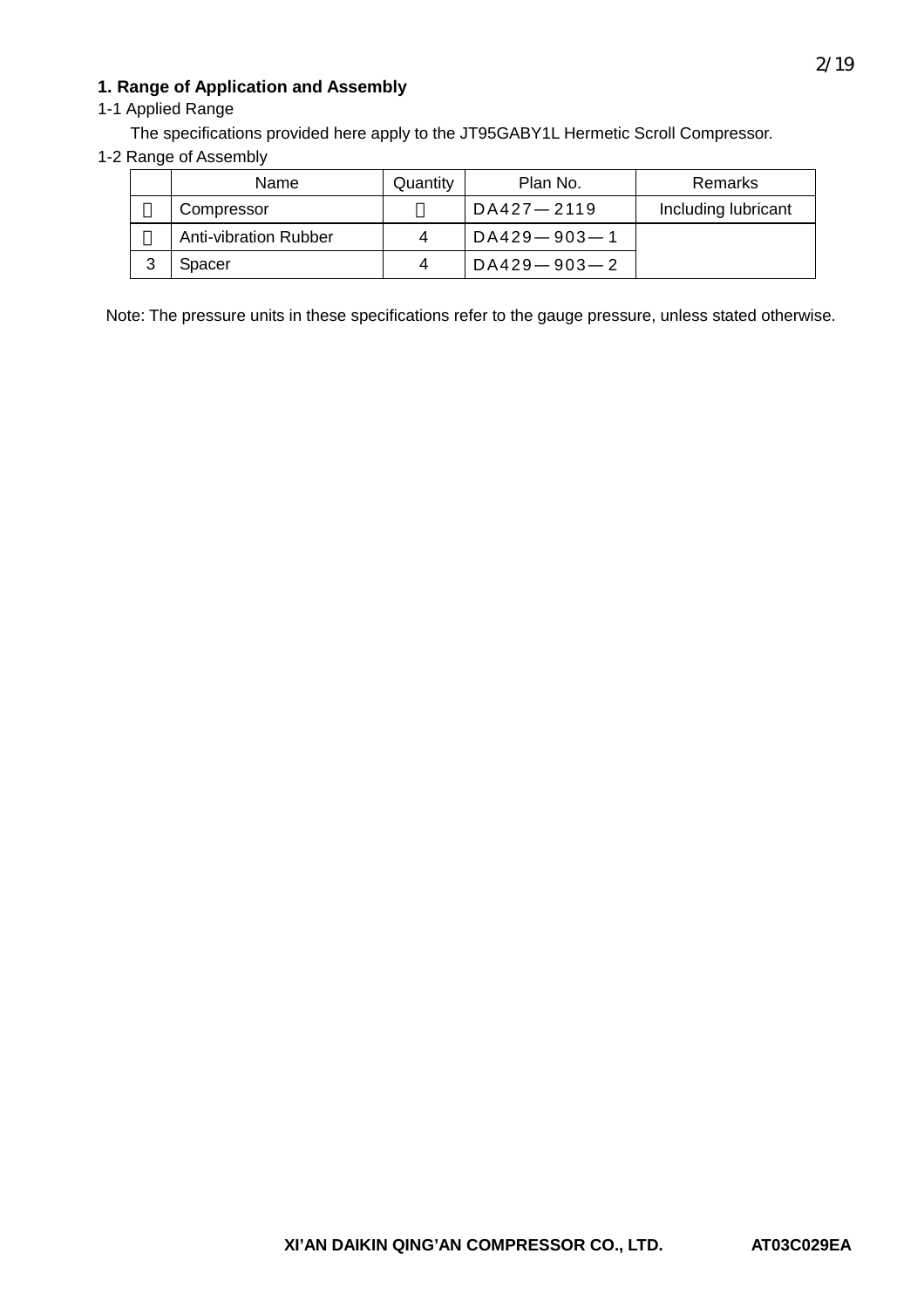# **2. Main Specifications**

2-1 Main Ratings

|                                      |          | JT95GABY1L                                      |
|--------------------------------------|----------|-------------------------------------------------|
| <b>Rated Output</b>                  | k W      | 2.2                                             |
| Number of Poles                      |          | 2                                               |
| Displacement                         | $3$ /rev | 49.4                                            |
| Rated Speed (=Nominal Revolution)    | $r/m$ in | 50Hz<br>2900                                    |
| Lubricant                            |          | DAPHNE SE56P                                    |
| Lubricant (Volume)                   | 3        | 1200                                            |
| Refrigerant                          |          | R <sub>22</sub>                                 |
| Inlet Pipe (I.D.)                    |          | 22.25<br>22.1<br>(Steel Pipe 20# Tinned Copper) |
| Outlet Pipe (I.D.)                   |          | 16.15.(C122OT-O)<br>16                          |
| <b>External Cable Terminal</b>       |          | AMP 42232-3                                     |
| Weight (including refrigeration oil) |          | 29                                              |
| Power Supply                         |          | 3 phase at 50Hz                                 |
| <b>Rated Voltage</b>                 | V        | 380                                             |

### **3. Quality Specifications**

3-1 Appearance and Dimensions

·The entire surface of the compressor has been coated with black paint (dipping and quick-dry painting). (Coating membrane pressure of at least  $15 \mu$  m)

·Outer dimensions are shown on the attached diagrams of the exterior.

#### 3-2 Leak Test and Pneumatic Resistance Test

The leak and pneumatic resistance tests of the compressor are conducted under the following conditions.

|                                  | Low-pressure side [MPa] | High-pressure side [MPa] |
|----------------------------------|-------------------------|--------------------------|
| Leak Test                        | 1 2                     | 3.C                      |
| <b>Pneumatic Resistance Test</b> | 10.5                    | 10.5                     |

3-3 Compressor Characteristics

| Frequency | Voltage | Refrigerating | Input | Current | <b>COP</b> | Sound      | Vibration |
|-----------|---------|---------------|-------|---------|------------|------------|-----------|
|           |         | Capacity      |       |         |            | Pressure   |           |
| [Hz]      | [V]     | [kW]          | [kW]  | [A]     | W/W        | [dBA]      | [µm]      |
| 50        | 380     | 9.07          | 2.67  | 4.62    | 3.4        | 61<br>max. | 50 max.   |

Note 1. The above characteristics are satisfied under the following operating conditions (ASRE/T).

| Evaporating   | Condensing    | Superheating | Super-cooling |
|---------------|---------------|--------------|---------------|
| Temperature l | Temperature [ | Degree       | Degree $[°C]$ |
|               | 54.4          | 11.1         | 8.3           |

2. The refrigerating capacity and COP fluctuate within a range above 95% .

The Input and Current fluctuate within a range between 95% and 105% .

- 3. The sound pressure value is measured for the position one meter in front of the compressor at a height half, in use Daikin' s genuine rubber mounting.
- 4. The vibration value is measured at the compressor legs attached, in use Daikin's genuine.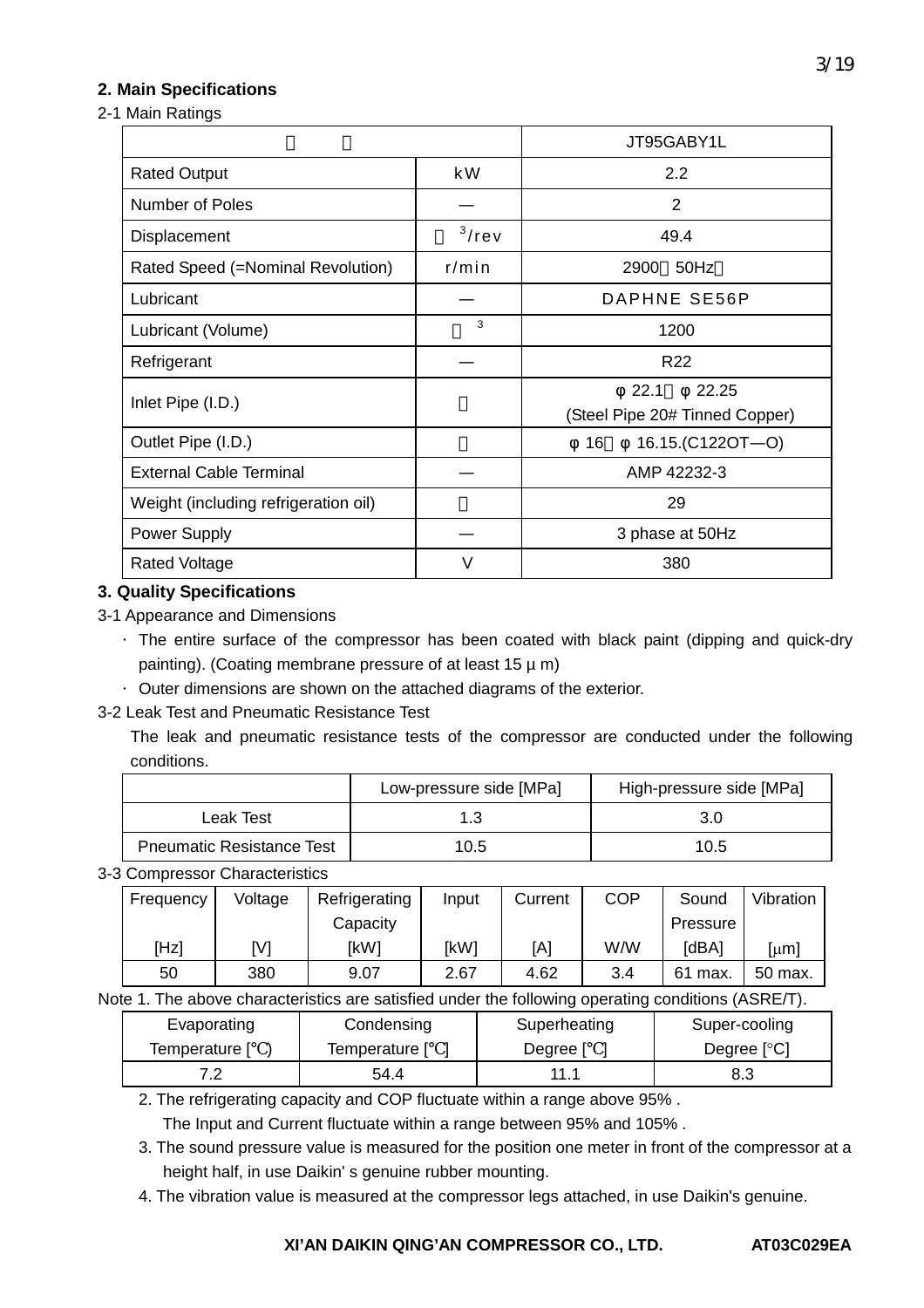3-4 Starting Characteristic

- ·Starting Current 39A 380V/50Hz LRA
- ·Starting Voltage Minimum terminal voltage of 323V (50Hz) (within 0.8 sec.)
- ·Starting Pressure 1.77Mpa (high pressure, Max.)
- 3-5 Motor Characteristic
- ·Coil Resistance 4.85Ω(average at 20 3-6 Electric Characteristic
	- ·Insulation Resistance 30 M min. (when dry), 1 M min. (when refrigerant flood the compressor.)
	- ·Withstand Voltage 2,400 VAC for 1 sec. and no dielectric breakdown impress
	- ·Leakage Current 0.75mA/ kW Max.

# 3-7 Others

- ·Moisture content : 300 mg Max.
- · Residue : 50 mg Max.
- $\cdot$  The compressor is filled up with nitrogen gas at a pressure of 0.01MPa before shipping.

# **4. Compressor Operating Range**

4-1 Operating Range

Refer to page 7 for the Compressor's Possible Operating Range.

- 4-2 Precautions
- 1) Don't drive under air condition, otherwise may cause the compressor explosion.
- 2)Temperature

|           | Discharge port temperature      | :135<br>Max.                                                                                |
|-----------|---------------------------------|---------------------------------------------------------------------------------------------|
|           | Discharge gas temperature range | :125<br>Max.                                                                                |
|           | Oil temperature                 | : 125 $\degree$ C Max.                                                                      |
|           | Motor winding temperature       | : $130^{\circ}$ C Max. (Average temperature based up on resistance<br>measure of motor coil |
|           | 3)Power Supply                  |                                                                                             |
| $\bullet$ | Maximum voltage fluctuation     | : $\pm$ 10% of rated voltage                                                                |
|           | Phase imbalance                 | $\pm 2.5\%$                                                                                 |
|           | Maximum frequency fluctuation   | : $\pm 2\%$ of rated frequency                                                              |
|           |                                 |                                                                                             |

4)Refrigerant Systems

- · Allowable refrigerant charge : 1.5 kg
	- Liquid compression and liquid impact No
- ·The compressor may be filled with an excessive refrigerant charge, provided that circuit design is conducted with an appropriate device, such as an accumulator, is employed so that the compression mechanism will be free of excessive refrigerant. Please estimate liquid or impart by unwonted sound of the compressor.
- ·Be sure to keep the discharge port temperature upon condensing temperature.
- ·Oil concentration in oil sump during operation: 35wt% Min.
- ·The compressor must be filled with refrigerant through the liquid pipe.
- If the liquid height of residual compressor oil and refrigerant maintained in the compressor above external bottom higher than 244mm, the part of terminal will immerse in the liquid of residual compressor oil and refrigerant. In that case, insulation resistance of the compressor will fall. Therefore, please design the refrigerant pipeline so that liquid height of residual compressor oil and refrigerant maintained in the compressor above external bottom lower than 244mm.
- ·Design the refrigerant pipeline so that the oil in pipeline return to compressor rapidly.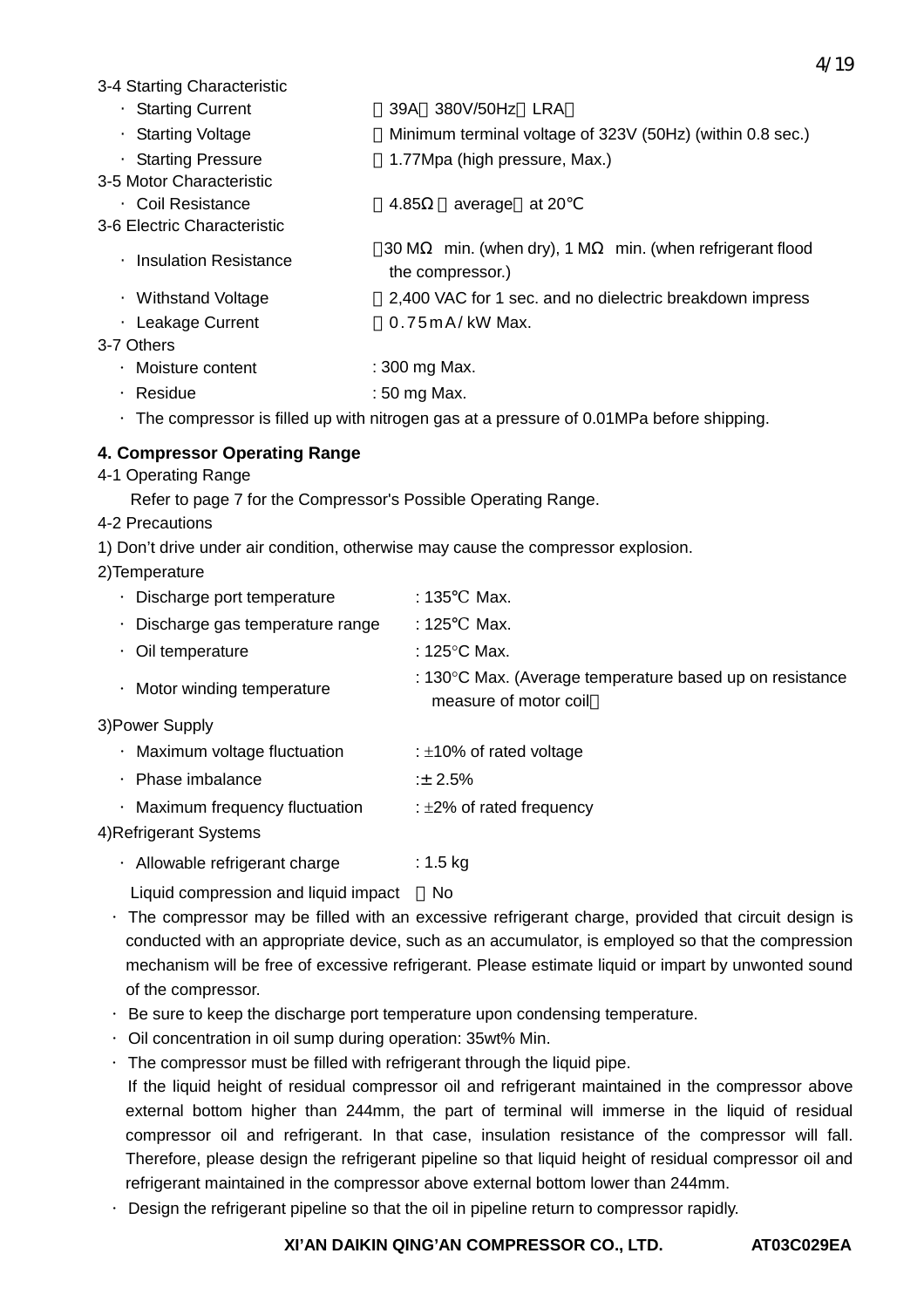- ·Make sure that the moisture content in liquid refrigerant under 75ppm.
- ·Counter pressure (i.e. Suction pressure discharge pressure) at pneumatic or leak test

# 1.47MPa Max.

- ·Maximum operating times 12 per hour Max. Make sure that the shortest operation period is two minutes or more. Be sure to wait for at least three minutes to start the compressor after turning it off.
- ·Mounting Angle :±10°Max.
- ·Be sure to employ a crankcase heater. The recommendable output is 33 W.
- ·Liquid height of residual compressor oil during operation should be maintained in the compressor external bottom at, at least, 27mm.

# **5. Protection Devices**

When the compressor is installed in an air-conditioner system, it must be installed with the following protection devices.

5-1 Discharge Pipe Thermostat

Attach a discharge pipe thermostat within 30cm of the discharge pipe in order to prevent the temperature of the exhaust gas of the compressor from rising excessively due to overloading or gas supply interruption. The thermostat must be sensitive to an exhaust gas temperature of  $120<sub>±</sub>$  $0.5^{\circ}$ C.

5-2 Low-Pressure Switch

Attach a low-pressure switch operating at a low pressure of  $0.02±0.02MPa$  in order to prevent the compressor from damage that may be caused by excessively low-pressure pumping.

## 5-3 Reverse-Phase Protector

The rotation of the compressor in the reverse direction is prohibited because the compressor may be damaged if rotated in the reverse direction. Attach a reverse-phase protector that detects the phase inversion of the compressor without operating the compressor.

## 5-4 Internal Motor Protector (that had already been installed in the compressor)

| Manufacturer                      | : UBUKATA INDUSTRIES CO., LTD              |                                       |
|-----------------------------------|--------------------------------------------|---------------------------------------|
| Model                             | : UP18UA183-780                            |                                       |
| · Temperature Characteristics     | : Open Temperature                         | 170 $^{\circ}$ C $\pm$ 5 $^{\circ}$ C |
|                                   | : Close Temperature                        | 70°C± 10°C                            |
| <b>Electrical Characteristics</b> | : Power Supply Voltage                     | 380V                                  |
|                                   | : Power Supply Frequency                   | 50Hz                                  |
|                                   | : Trip Performance Specified In Page 10/19 |                                       |
|                                   | Starting Current LRA 72.3A (25°C)          |                                       |
|                                   | : Maximum Electrical Capacity 75A(380V)    |                                       |

#### 5-5 Over-current Relay

 Over-current relay shall be installed in order to prevent compressors from accident that may be caused by over-current especially locked-current of compressor motor.

## 5-6 High Pressure Switch

In order to interrupt the operation of the compressor in the case of extraordinary pressure rises, attach a high-pressure switch that operates at the pressure values provided as leak test pressure values in 3-2.

## **6. Deadening and Otherwise**

The hot-proof temperature of deadening and otherwise entwining compressor must be upon 170°C. The hot-proof temperature of scarfskin of power supply cable contacted with compressor must be upon the temperature of contacting position.

Starting Current LRA 72.3A (25°C)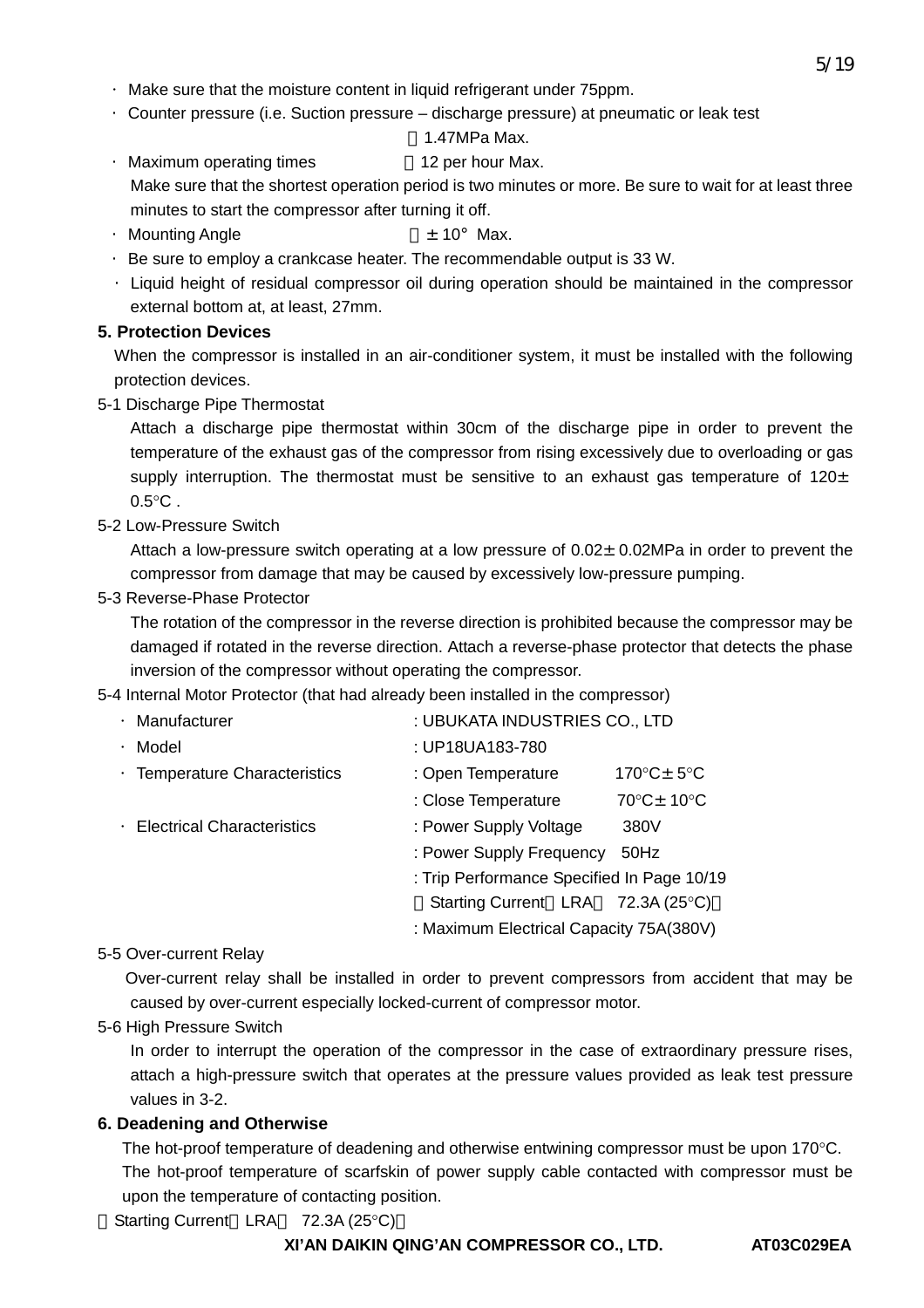## **7.Performance Curves**

Refer to the accessional datum.

# **8.Origins and Factory**

Xi'an Daikin Qing'an Compressor Co., Ltd. (IN CHINA)

# **9.Possible Compressor Operating Range**

- ·Refer to 9-5 on the following page for the possible compressor operating range.
- ·Possible operating range is divided into four areas (areas 1~4). The attendant conditions for each differ.
- ·Operate the compressor upon sufficient confirmation of the following attendant conditions, particularly for areas 2, 3 and 4

9-1 Area 1

Observe the precautions in 4-2.

### 9-2 Area 2

Specifically confirm the following from the precautions in 4-2

|            | Discharge port temperature          | 135         | Max.                                             |
|------------|-------------------------------------|-------------|--------------------------------------------------|
|            |                                     | 130         | Max. (average temperature based up on resistance |
|            | · Motor coil temperature            |             | measure of motor coil)                           |
|            | Oil temperature                     | 125         | Max.                                             |
|            | Oil concentration                   | 35wt% Min.  |                                                  |
| 9-3 Area 3 |                                     |             |                                                  |
|            | Specifically confirm the following: |             |                                                  |
|            | Oil concentration                   | 35 wt% Min. |                                                  |
|            | Liquid compression                  |             | No liquid compression                            |
| 9-4 Area 4 |                                     |             |                                                  |
|            | Specifically confirm the following: |             |                                                  |
|            | Continuous operating time           |             | 10 minutes Max.                                  |
|            | Oil concentration                   | 35 wt% Min. |                                                  |
|            | Liquid compression                  |             | No liquid compression                            |
|            | Discharge port temperature          | 135         | Max.                                             |
|            | Motor coil temperature              | 130         | Max. (average temperature based up on resistance |
|            |                                     |             | measure of motor coil)                           |
|            |                                     |             |                                                  |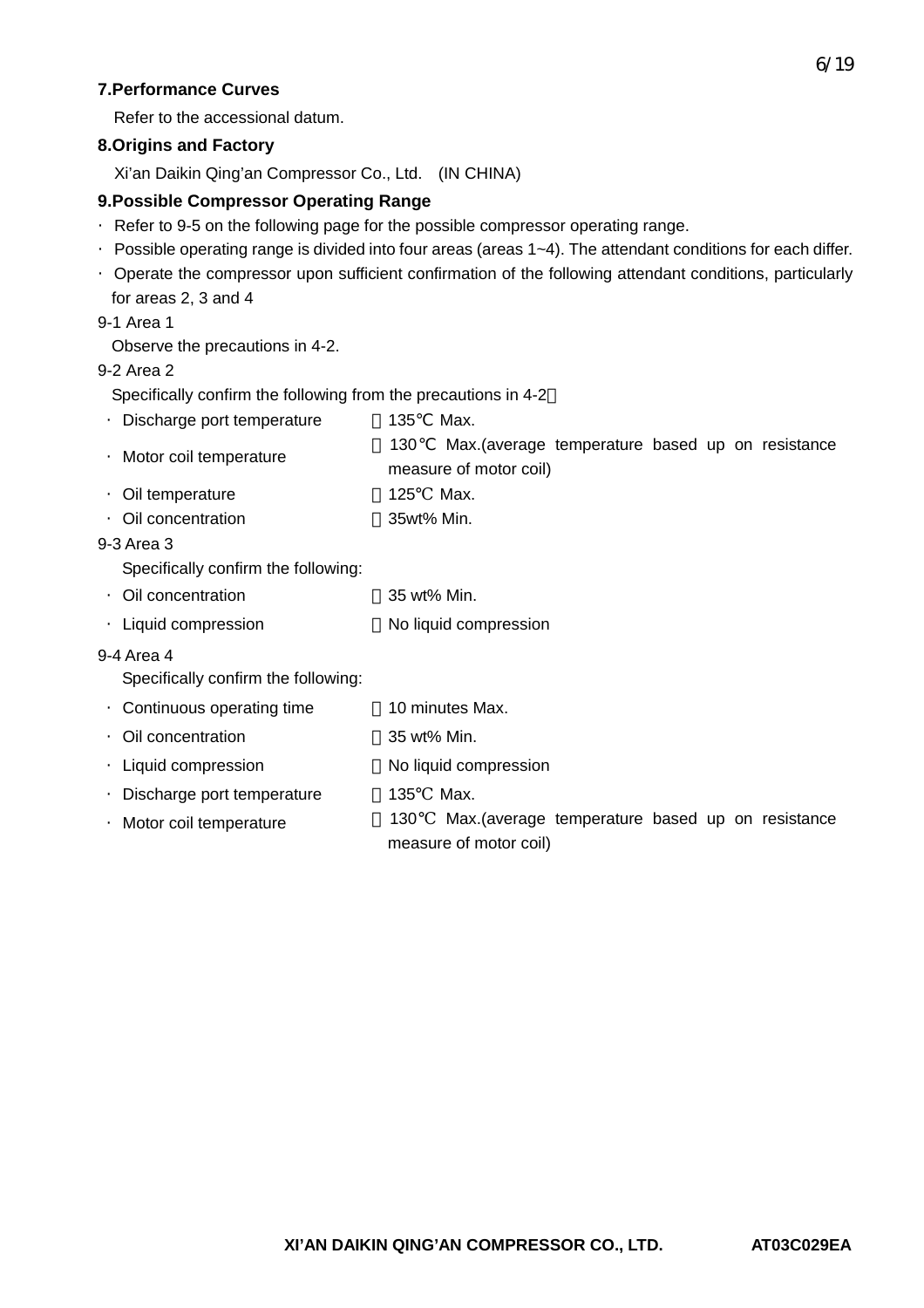### 9-5 Possible Compressor Operating Range



| Point                           |  |  |  |  |
|---------------------------------|--|--|--|--|
| <b>Condensing Temperature(</b>  |  |  |  |  |
| <b>Evaporating Temperature(</b> |  |  |  |  |

| Point                           |  |  |  |  |
|---------------------------------|--|--|--|--|
| <b>Condensing Temperature(</b>  |  |  |  |  |
| <b>Evaporating Temperature(</b> |  |  |  |  |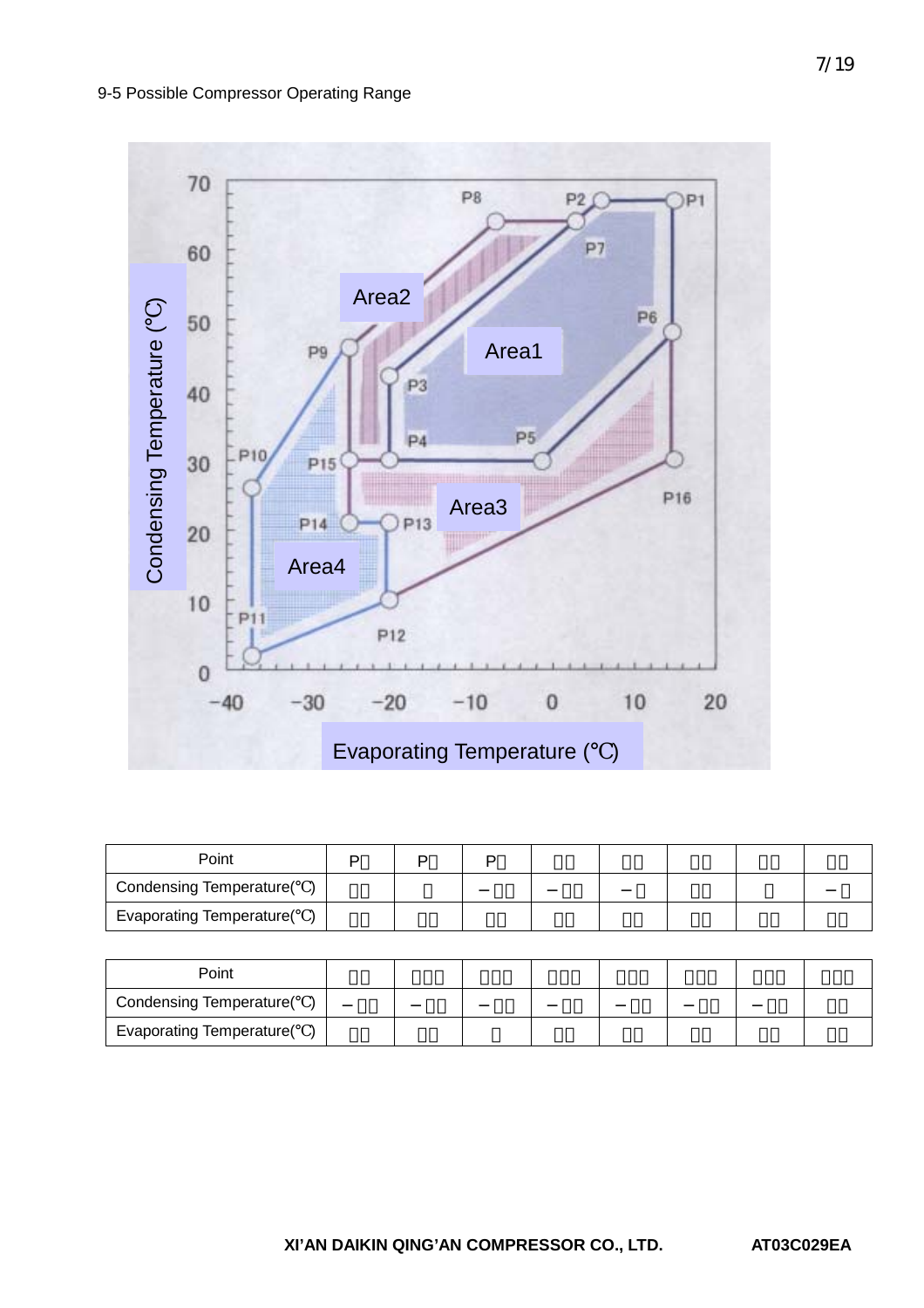# **Nameplate**

The nameplate on the compressor will appear as follows.

|         | DAIKIN                                   |        | A001083 |
|---------|------------------------------------------|--------|---------|
|         |                                          |        |         |
|         | ſ.                                       | $\Box$ | R22     |
| NO. $E$ |                                          |        |         |
|         | XI'AN DAIKIN QING'AN COMPRESSOR CO., LTD |        |         |

<Guide>

| MODEL               | $A \cdot$ Model Name       |
|---------------------|----------------------------|
| <b>POWER SOURCE</b> |                            |
| V                   | <b>B</b> : Rated Voltage   |
| <b>PHASE</b>        | $C \cdot$ Phase number     |
| Hz.                 | <b>D</b> : Rated frequency |
| MFG.NO.             | $E$ : Manufacturing number |
|                     |                            |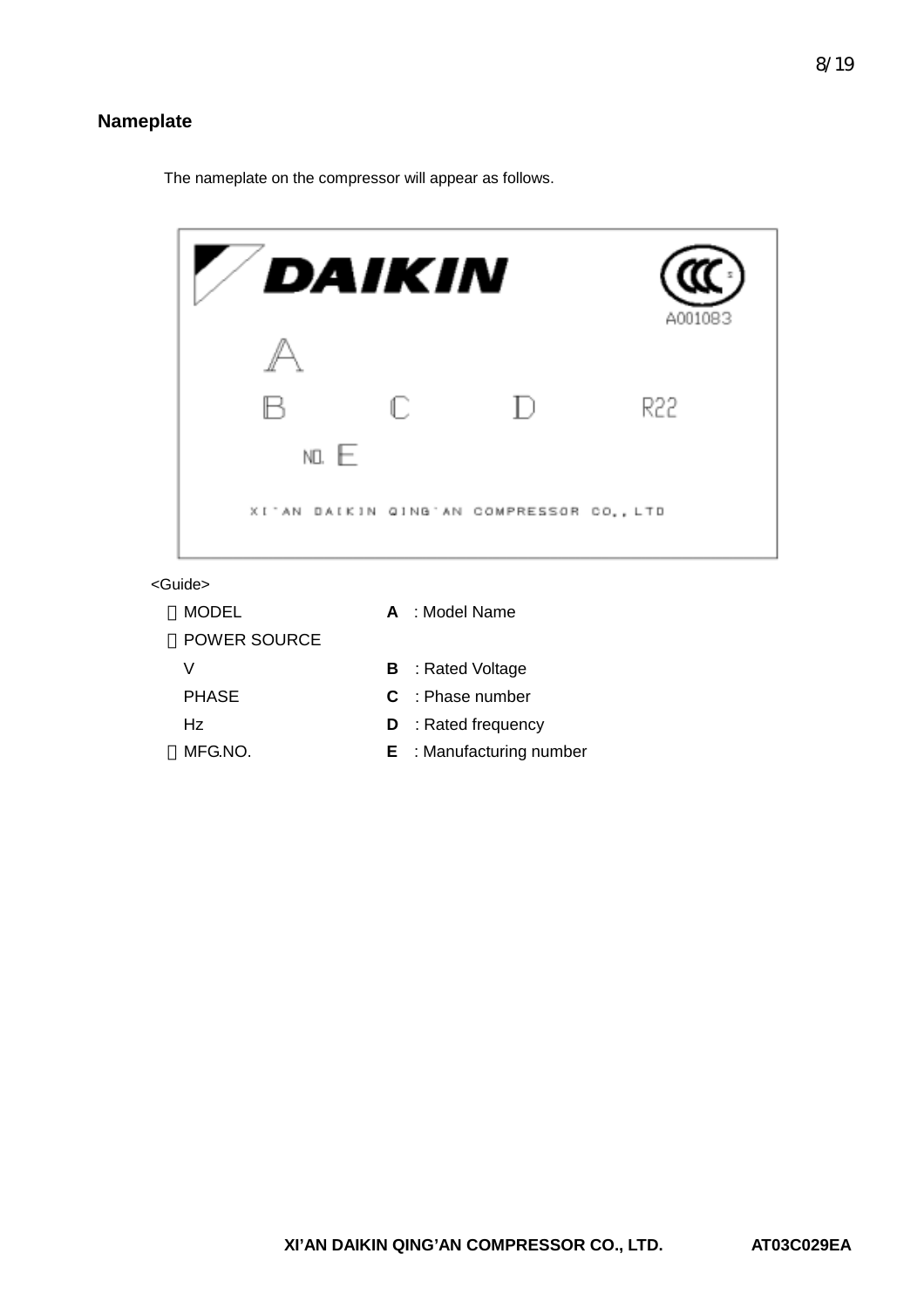# **Terminal Position Indication**

Compressor terminal box cover express position of terminal as follow fig.

Terminal box cover express position of three phase and single-phase compressor terminal.

The following pattern is eye view of compressor terminal position.



Earthing Terminal Position

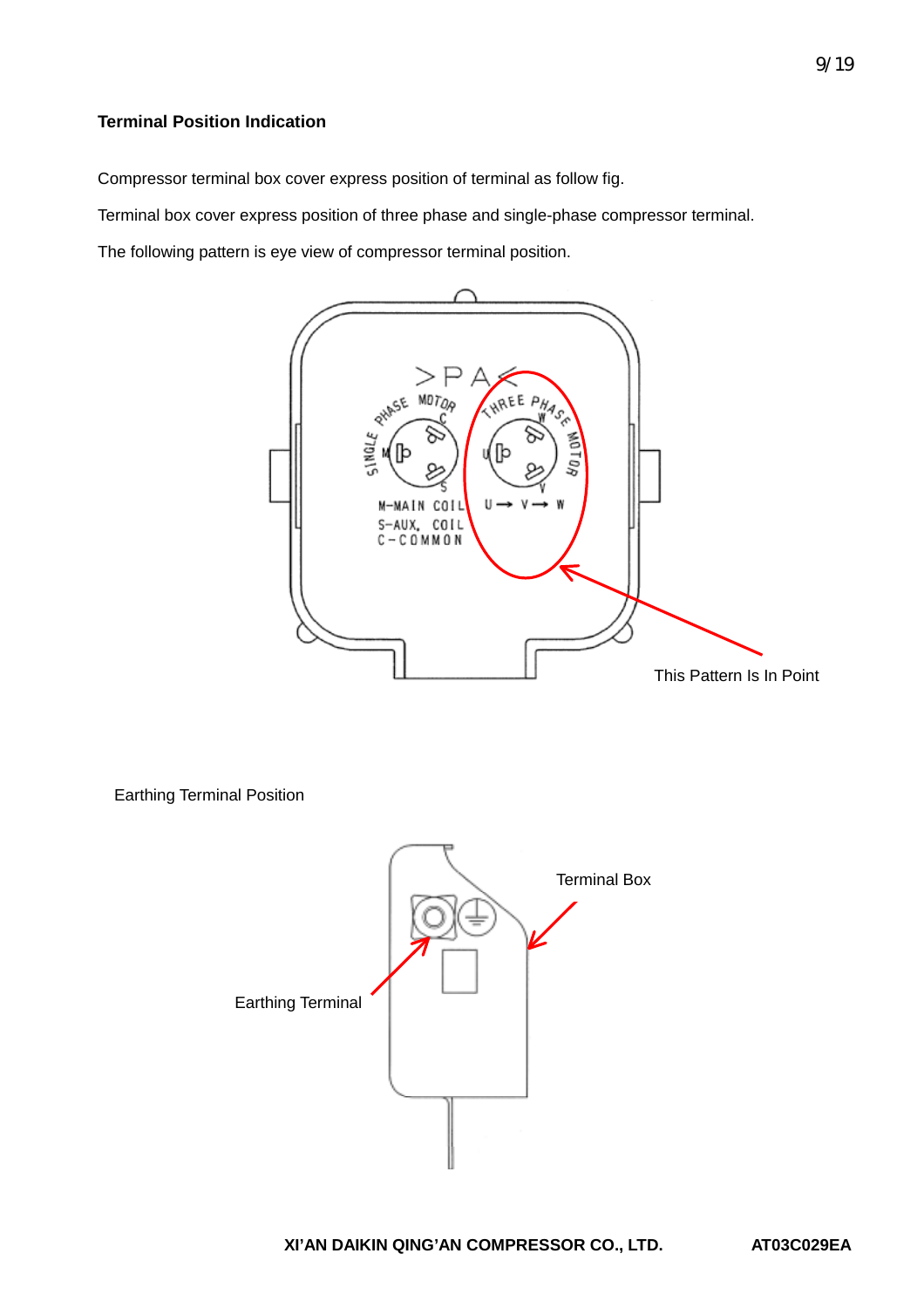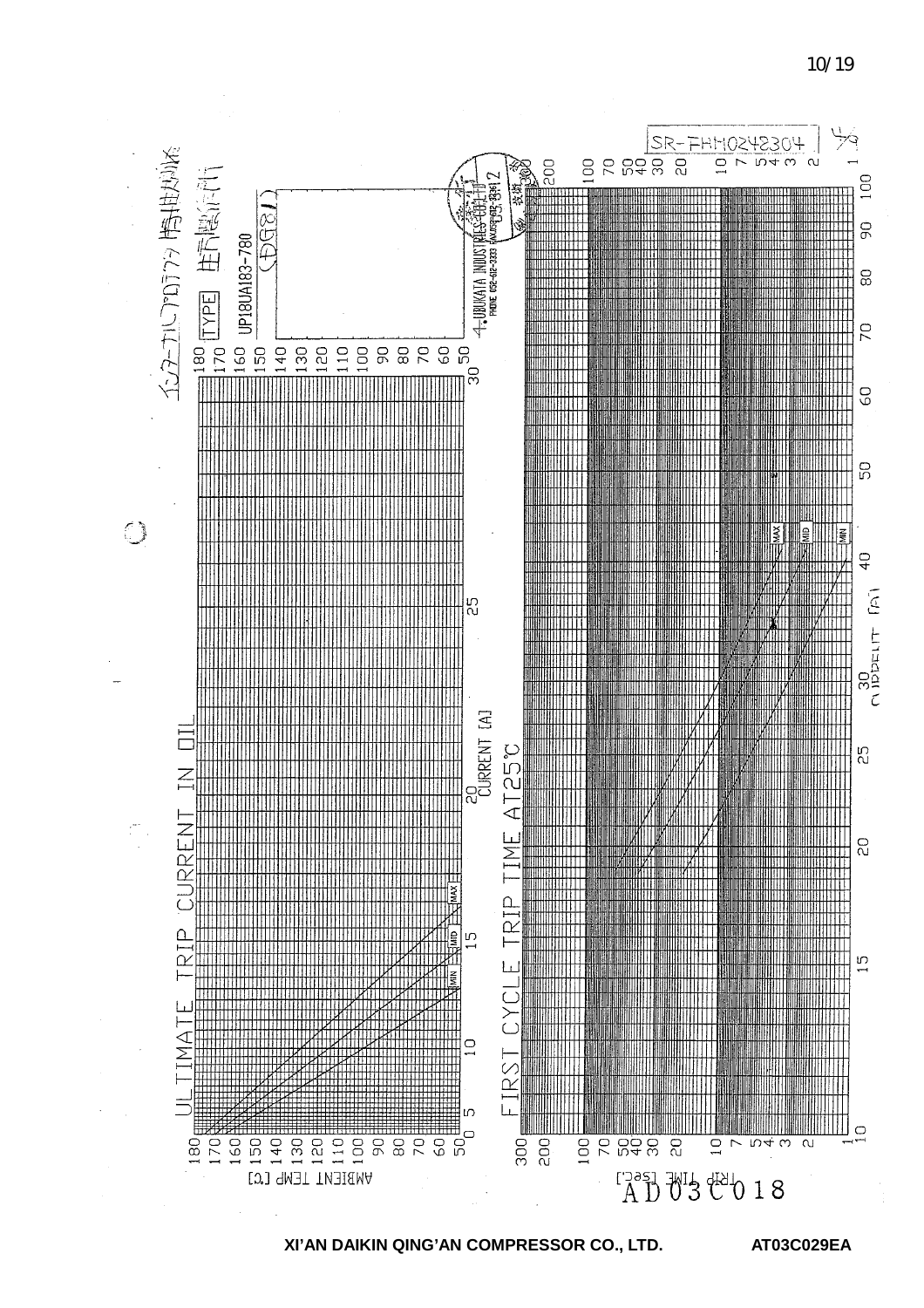While install the compressor, Setting position of protection devices must be attention.

Protection Devices Low Pressure Switch High Pressure Switch Discharge Pipe Thermostat

|                           |                        | <b>Setting Position</b>   | Notice                                                         |
|---------------------------|------------------------|---------------------------|----------------------------------------------------------------|
| Low pressure switch       | Compressor Accumulator |                           | Confirm Discharge port temperature                             |
| High pressure switch      |                        | Compressor Four-way Valve |                                                                |
| Discharge pipe thermostat |                        |                           | Compressor Four-way Valve   Confirm Discharge port temperature |

Notice: The setting position must possibly close to the compressor.

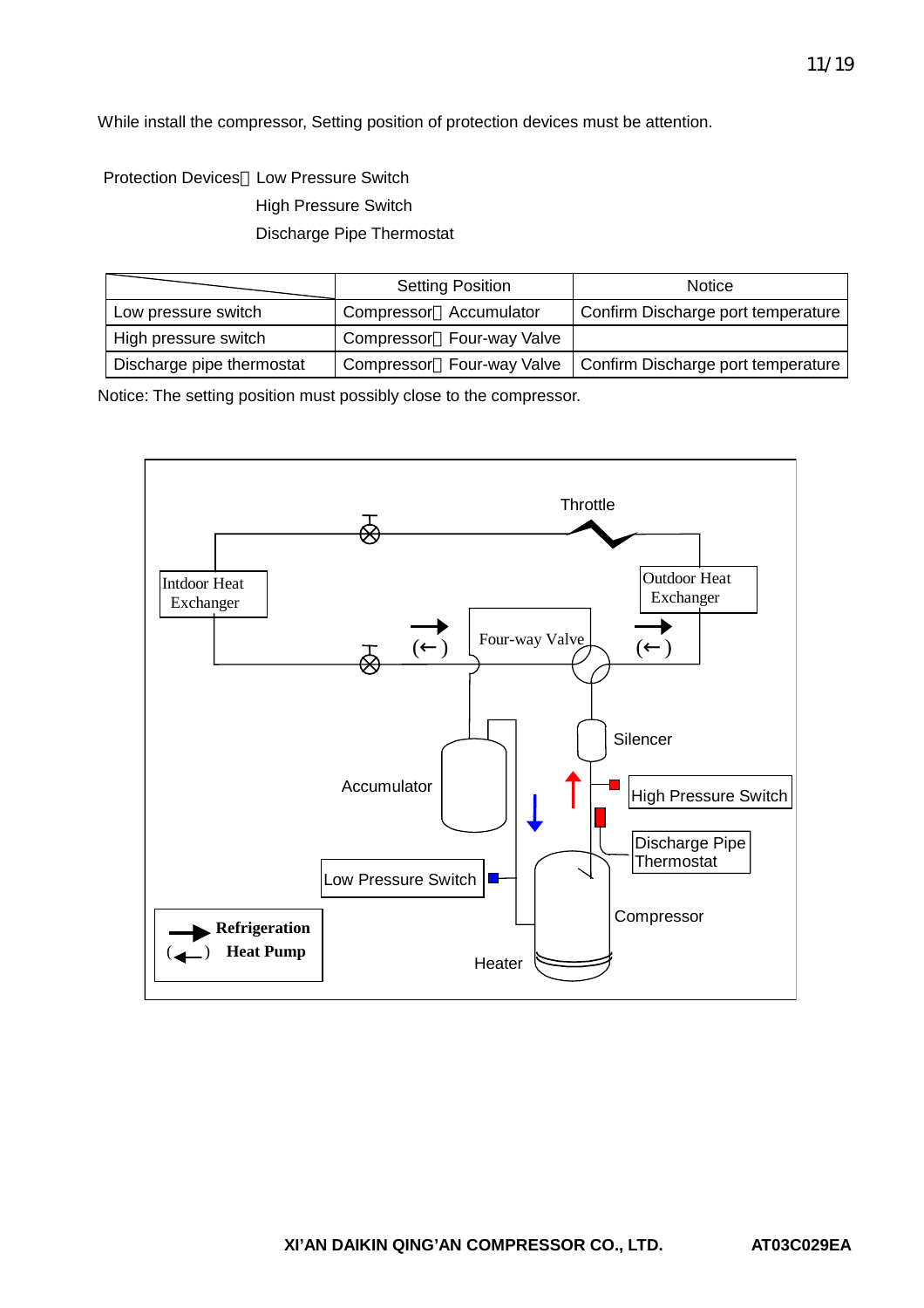#### Reverse-Phase Protector

### 1 Operating Condition

|   | ltem                         | <b>Used Condition</b>                                                                                                  |  |
|---|------------------------------|------------------------------------------------------------------------------------------------------------------------|--|
|   | <b>Installation Site</b>     | Inside Control Box of Indoor or Outdoor System                                                                         |  |
|   | <b>Operating Temperature</b> | -60<br>20.                                                                                                             |  |
| 3 | <b>Storage Temperature</b>   | 25 70                                                                                                                  |  |
|   | Humidity                     | Maximum Range 98%R.H., under 80%R.H. Year Average, under<br>80%R.H at 60 .Capable fluctuating Temperature or Humidity. |  |

### 2 Specification

|                | ltem                               | Specification                                          |  |  |  |
|----------------|------------------------------------|--------------------------------------------------------|--|--|--|
| 1              | Model                              | <b>RPJ-400V</b>                                        |  |  |  |
| $\overline{2}$ | <b>Function</b>                    | Positive - Phase - Sequence<br>Make:                   |  |  |  |
|                |                                    | Negative - Phase - Sequence<br>Break:                  |  |  |  |
| 3              | Rated Main Circuit Voltage         | $R-S-T1$<br><b>AC 346V</b><br>380V(3 Phase)            |  |  |  |
|                |                                    | $R-S-T2$<br>AC 400V 440V(3 Phase)                      |  |  |  |
| $\overline{4}$ | <b>Time Rating</b>                 | Continuous                                             |  |  |  |
| 5              | <b>Output Contact Rating</b>       | <b>AC 250V</b>                                         |  |  |  |
|                | Inductive Load                     | Making 8A(Pf=0.65), Breaking 2A(Pf=0.4)                |  |  |  |
|                | <b>Resistive Load</b>              | 3A(Pf=0.95 MIN.)                                       |  |  |  |
| 6              | Life                               | 10000 Times MIN.                                       |  |  |  |
| $\overline{7}$ | Weight                             | 37g                                                    |  |  |  |
| 8              | <b>Applicable Mounting Spacers</b> | XGLS-8S (Made By KITAGAWA INDUSTRY CO., LTD.) 4 pieces |  |  |  |

3 Dimension Diagram

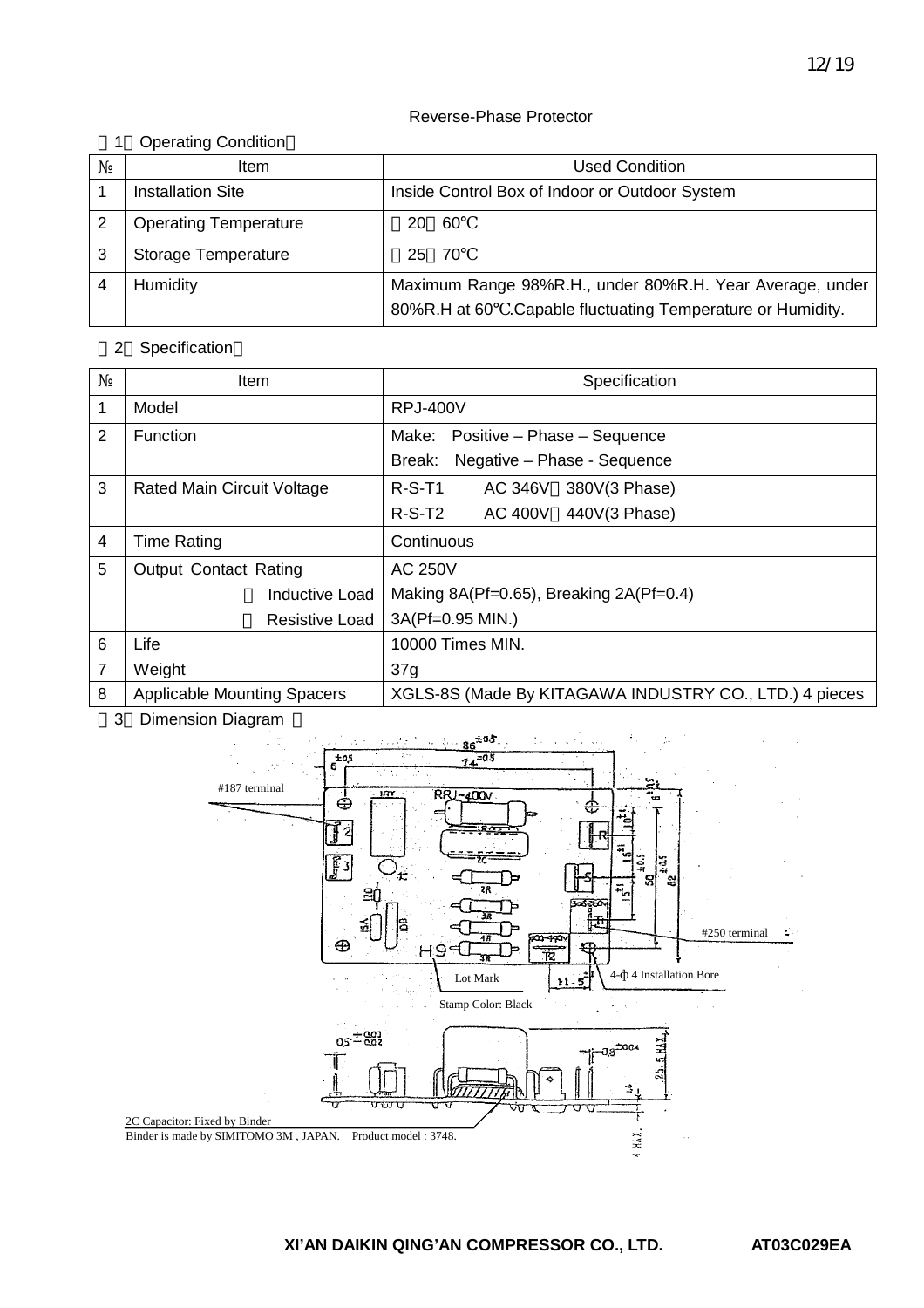### 4 Circuit Diagram



| 5              | the control of the control of the second control of the control of the control of the control of the control of<br>Parts Table |                |                |                             |
|----------------|--------------------------------------------------------------------------------------------------------------------------------|----------------|----------------|-----------------------------|
|                | Parts Name                                                                                                                     | Mark           | Quantity       | Specification               |
| 1              | <b>Resist-Oxidation Metal-film Resistor</b>                                                                                    | 1R             |                | 3W<br>82k                   |
| 2              | <b>Resist-Oxidation Metal-film Resistor</b>                                                                                    | 2R             | 1              | 2W<br>5.6k                  |
| 3              | <b>Resist-Oxidation Metal-film Resistor</b>                                                                                    | 3R             | 1              | 2W<br>5.6k                  |
| 4              | <b>Resist-Oxidation Metal-film Resistor</b>                                                                                    | 4R             | 1              | 2W<br>5.6k                  |
| 5              | <b>Resist-Oxidation Metal-film Resistor</b>                                                                                    | 5R             |                | 2W<br>5.6k                  |
| 6              | <b>Electrolytic Capacitor</b>                                                                                                  | 1 <sup>C</sup> | 1              | 50V 22µ F                   |
| $\overline{7}$ | Metallized Polyester film Capacitor                                                                                            | 2C             | 1              | AC600V 0.039µ F             |
| 8              | Diode Subassembly                                                                                                              | 1DB            |                | 200V 1A                     |
| 9              | Rheostat                                                                                                                       | 1SA            | 1              | 120V                        |
| 10             | Low-Voltage Diode                                                                                                              | 1ZD            | 1              | 500mV 24V                   |
| 11             | Relay                                                                                                                          | 1RY            | 1              | G6B-1114P-US, DC 24V(OMRON) |
| 12             | <b>Printed Circuit Board</b>                                                                                                   |                | 1              | CEM-3, 94V-O                |
| 13             | Terminal (#250)                                                                                                                |                | 4              | Tinned Brass (0.8 T)        |
| 14             | Terminal (#187)                                                                                                                |                | $\overline{2}$ | Tinned Brass (0.5 T)        |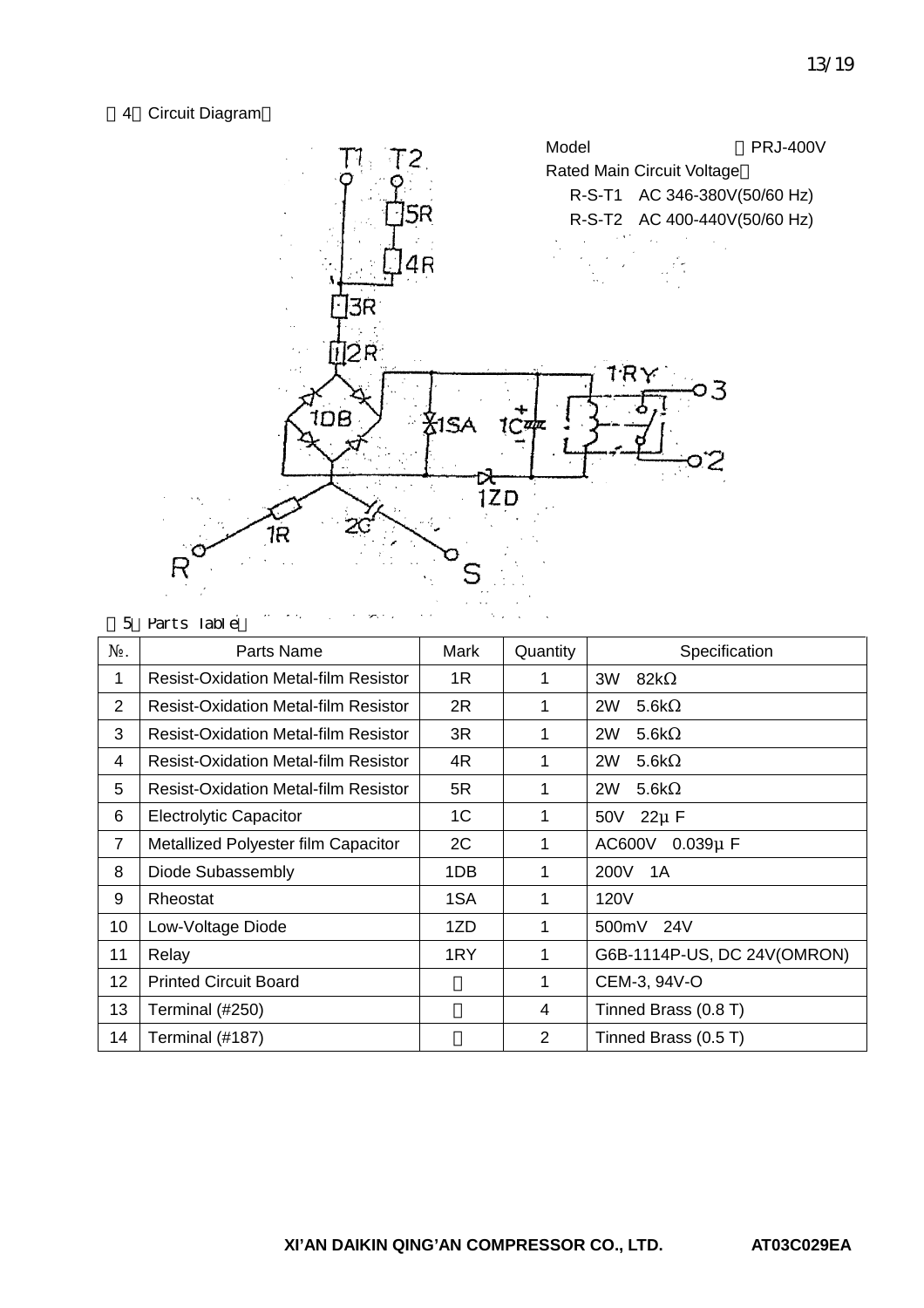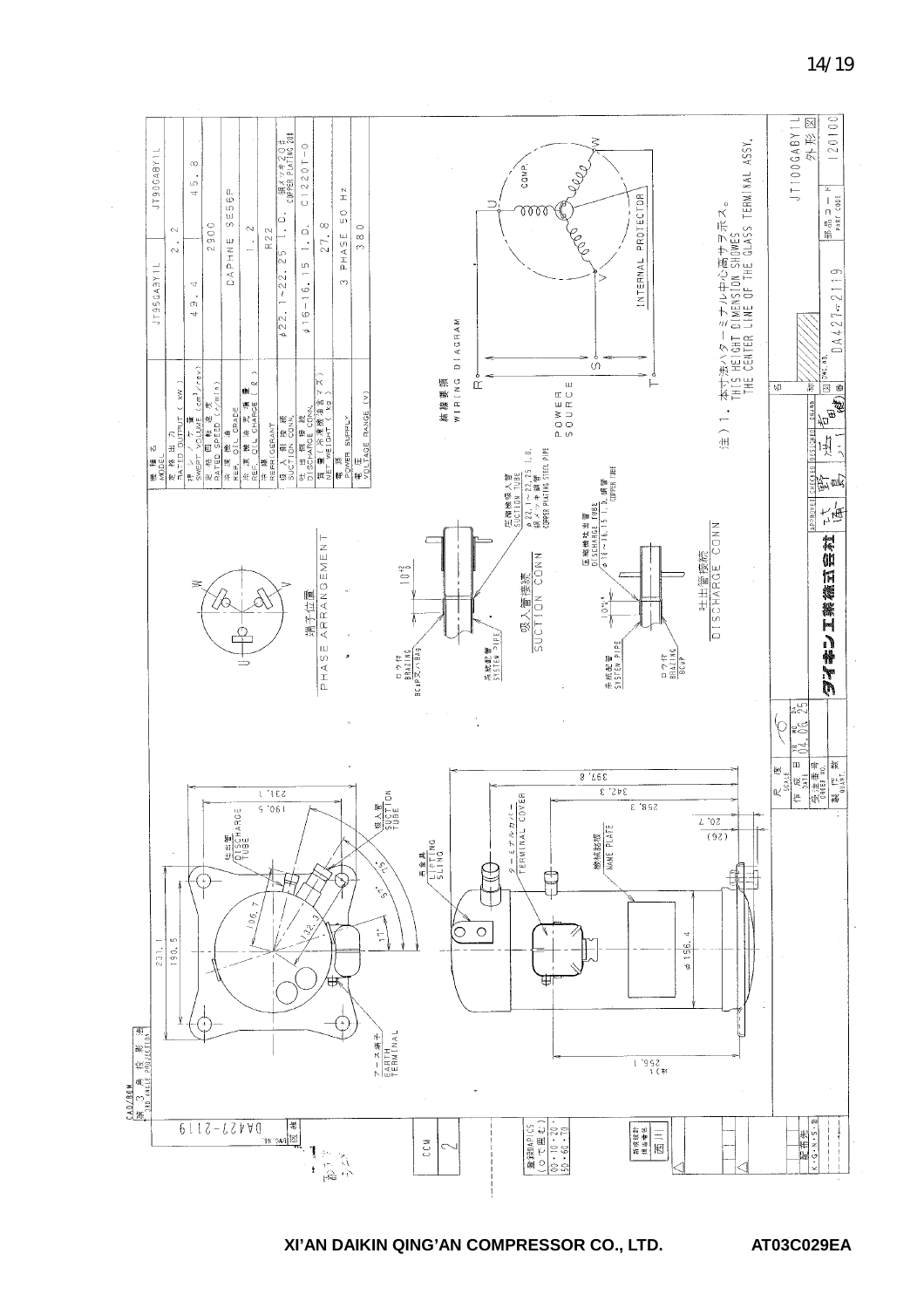#### **Crankcase Heater**

·Install crankcase heater along weld mark upper as follow fig.

·Please don't let Crankcase heater cover the weld mark. May result in insulation resistance fall.

·Heater Specification

1. Output  $33W<sub>±</sub> 7%$ 

2. Voltage  $200V^{+20\%}_{-10\%}$  or  $240V^{+10\%}_{-20\%}$ 10% + − 20% + −

3. Insulating performance (after put it in water for 24h)

\* Withstand voltage: AC1500V for 1 min. and the insulator no broke through.

\* Insulation Resistance :100M Min. (Test with DC 500V gauge for 1 min)

·Caution

Even if the compressor does not work, also supply power to heater.

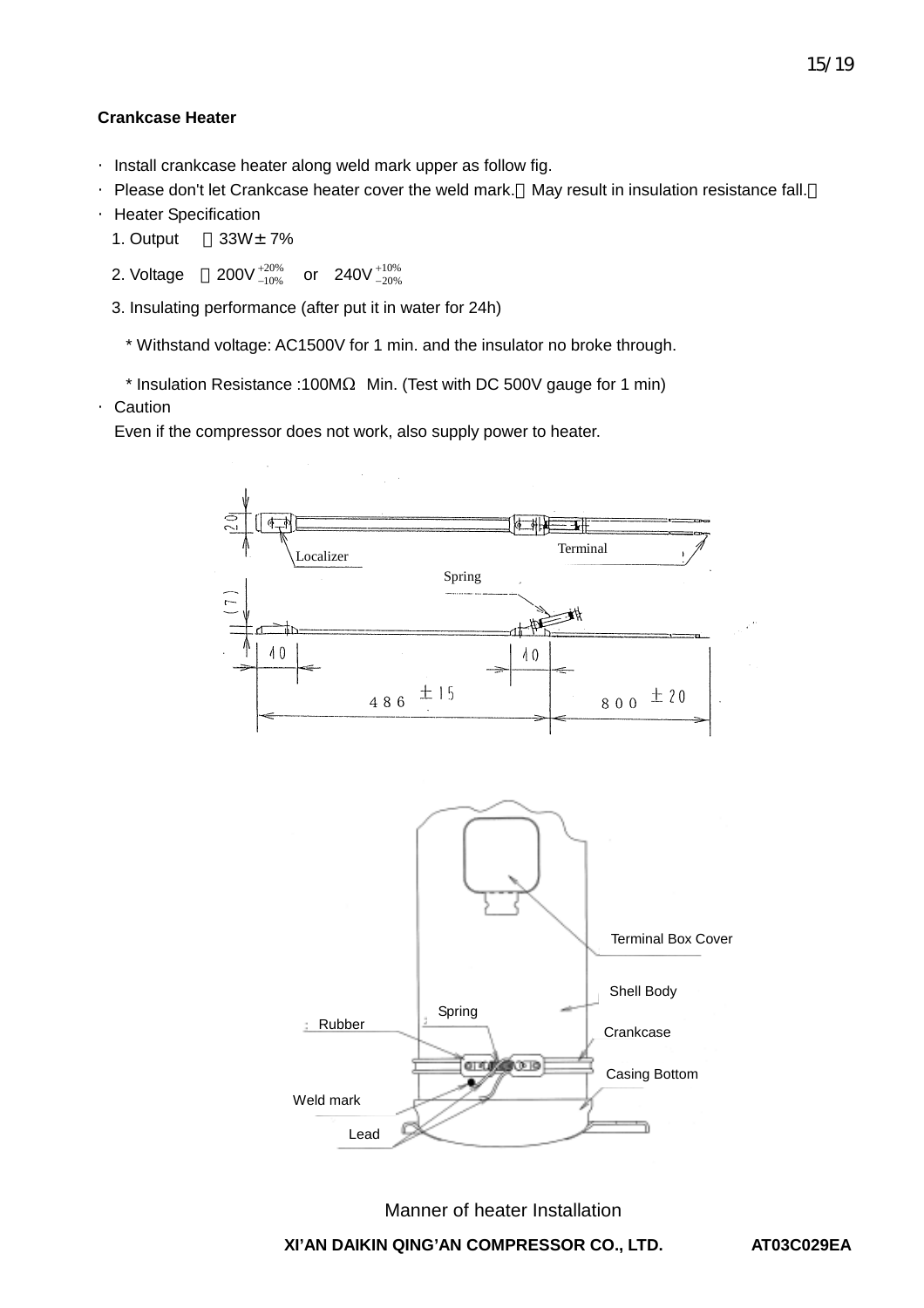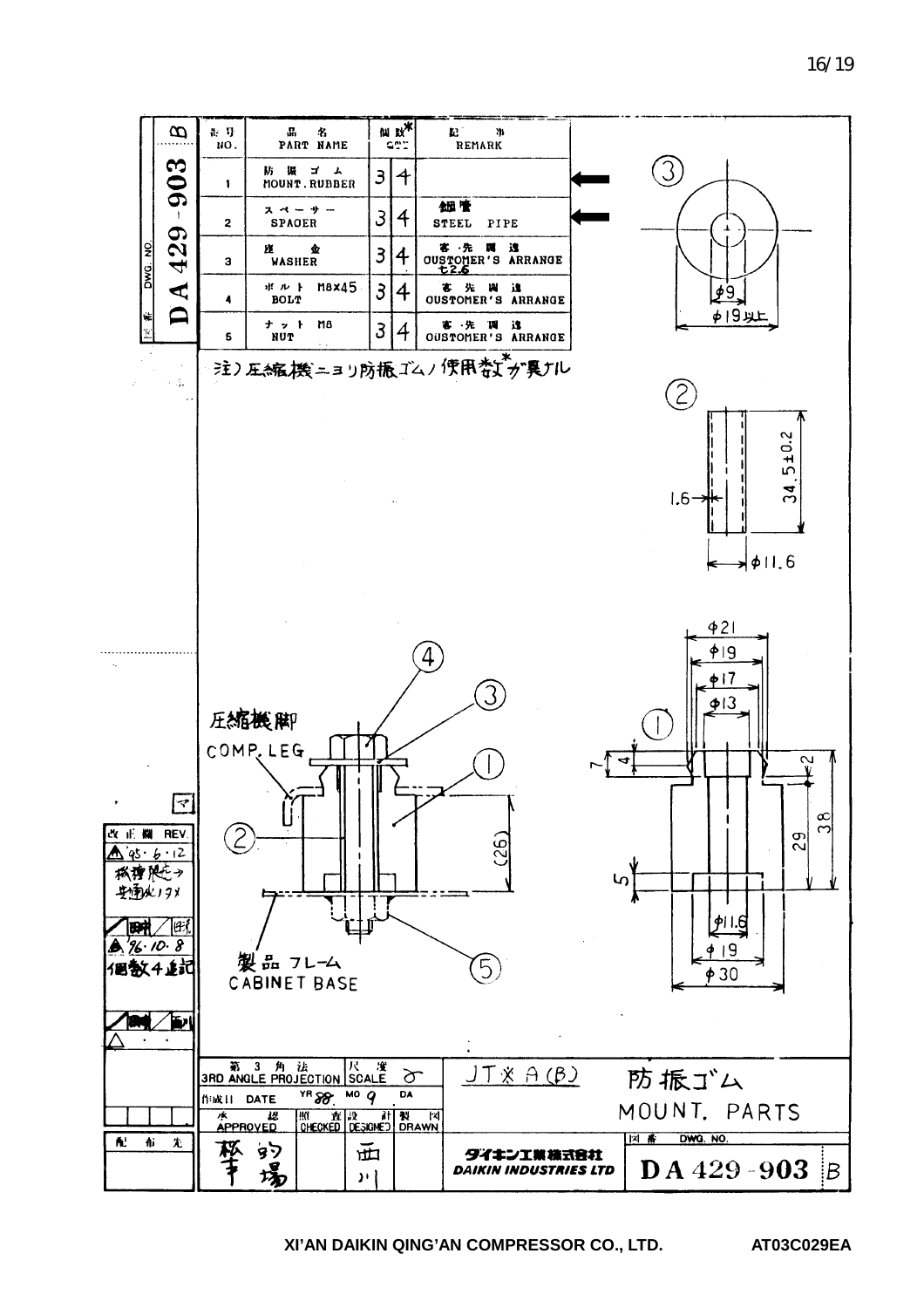# **Earthing Terminal**



When earth with compressor earthing terminal, please operate as follow fig..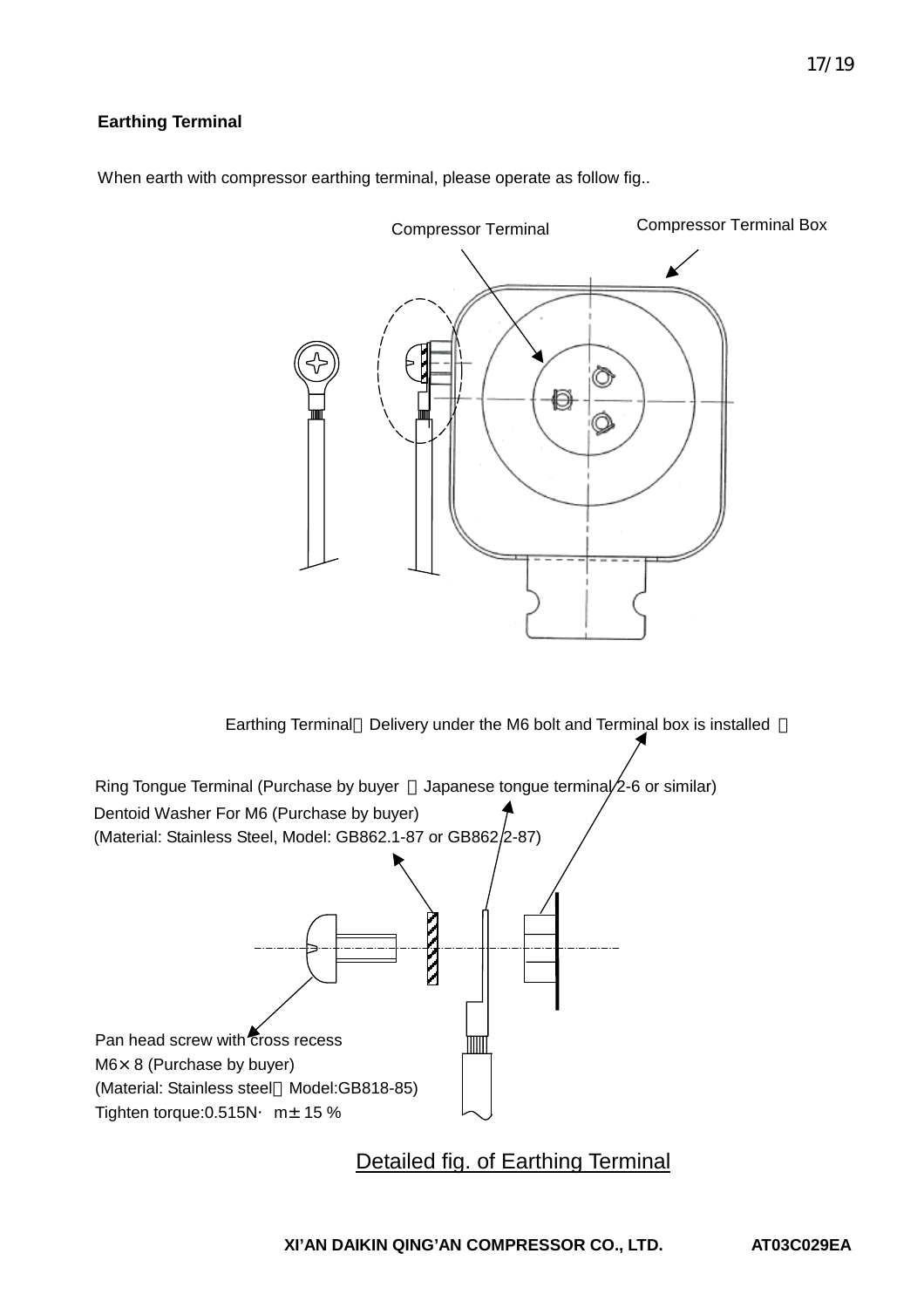